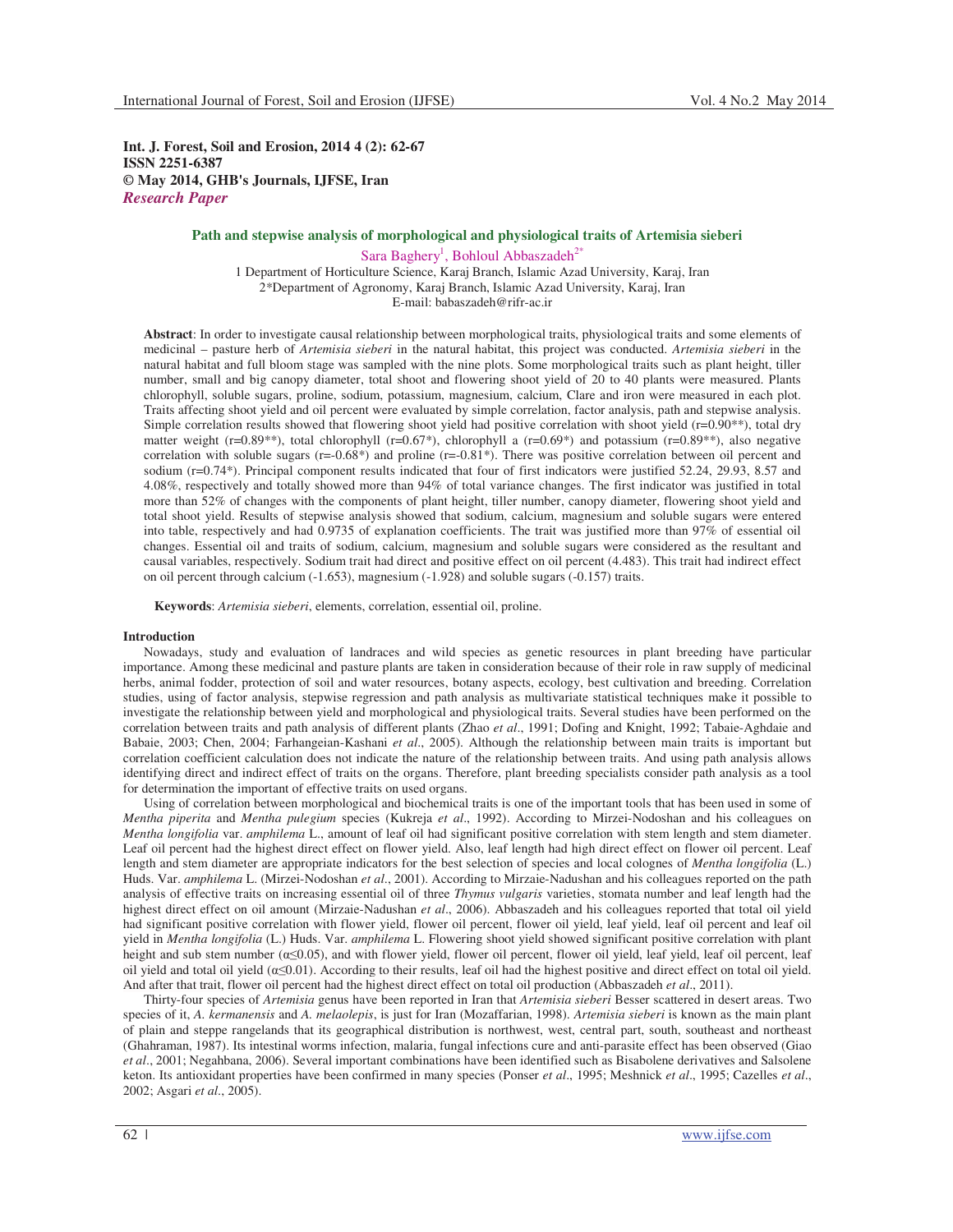In this project, study and identify morphological and physiological patterns effective in flowering shoot yield and its oil percent were performed by simple correlation and stepwise regression methods. Also examine the relationship between traits has been done by path analysis.

#### **Material and methods**

In this study, *Artemisia sieberi* were sampled in the natural habitat of Qom, Iran (latitude 53', 50<sup>0</sup> and longitude 38', 34<sup>0</sup>) located 140km southwest of Tehran with 163.2mm annual rainfall, average temperature of 17°C and relative humidity of 46% in full bloom stage and using plot. Nine plots (each plot area was  $10m<sup>2</sup>$ ) from the habitat with intervals of  $100 - 500m$  from each other were selected and 20 – 40plants from the each plot were harvested. For selection of plot location, the first area (it had minimal vegetation cover because of high solute) was selected and the plots were located at intervals of 100m with its repetitions. The plots of second and third area were located in direction perpendicular to the first with vegetation cover changing.

Morphological trait was measured such as plant height, tiller number, big and small canopy diameter. Flowering shoot and other shoots were separately harvested and transferred to the laboratory after encoding. Eight plants with root of each plot were harvested for measuring root length and weight. Roots length and dry weight were measured after drying in the laboratory. Samples for chlorophyll measuring were separated from harvested plant and immediately transferred into ice in habitat. The other shoots of harvested bush were transferred to the laboratory and their dry weights were determined after drying. The plant elements (sodium, potassium, magnesium, calcium and iron) were measured by induced couple plasma. Plant Clare was measured with titration method and solution of silver nitrate in soil science laboratory. Proline and soluble sugars were measured with Irrigoyen method (Irrigoyen *et al*., 1992). Chlorophyll amount was measured with the following formula:

Chl  $a(mg/l) = (12.25 * a663) - (2.79 * a647)$ Chl b(mg/l) =  $(21.5 * a647) - (5.1 * a663)$ 

Chl a +  $b(mg/l) = (7.15 * a663) + (18.71 * a647)$ 

Chl a, Chl b and Chl a + b were containing chlorophyll a, b and a + b(mg/l) of fresh weight, respectively. a in formula belongs to extract absorption in related wavelengths. For measuring other traits, these methods were used: soil calcium and magnesium (titration method), total nitrogen of soil (Kjeldahl method), soil sulphate (Turbidometry equipment), soil organic carbon (Walcky-Black method), soil and plant Clare (titration with silver nitrate solution), soil total lime (Volumetric method), soil texture (Hydrometer method), soil sodium and potassium (Flame photometer method) and soil bicarbonate (Titrometer with Methyl orange) (Ghazan-Sahi, 1997). Oil was obtained from dried flowering shoot by using water distillation method in 3 hours. Obtained data were analysis with SAS and Path statistical program.

#### **Results**

Simple correlation results showed (Table 1) that plant height had significant positive correlation with tiller number  $(r=0.93**)$ , canopy diameter 1  $(r=0.91**)$ , canopy diameter 2  $(r=0.96**)$ , flowering shoot yield  $(r=0.97**)$ , aerial organs weight  $(r=0.80^{**})$ , total dry matter weight  $(r=0.78^*)$  and potassium  $(r=0.86^{**})$ , and significant negative correlation with proline (r=-0.71\*). There was significant positive correlation between root length and tiller number (r=0.69\*), canopy diameter 1 (r=0.84\*\*), canopy diameter 2 ( $r=0.72^*$ ) and magnesium ( $r=0.77^*$ ). Tiller number showed significant positive correlation with canopy diameter 1 (r=0.94\*\*), canopy diameter 2 (r=0.93\*\*), flowering shoot yield (r=0.85\*\*) and potassium (r=0.71\*\*). Canopy diameter 1 had significant correlation with canopy diameter 2 (r=0.96\*\*), flowering shoot yield (r=0.82\*\*) and potassium  $(r=0.82^{**})$ . There was significant positive correlation between canopy diameter 2 and flowering shoot yield  $(r=0.90^{**})$ , aerial organs weight (r=0.69\*), total dry matter weight (r=0.68\*) and potassium (r=0.86\*\*). Flowering shoot yield had significant positive correlation with aerial organs weight (r=0.90<sup>\*\*</sup>), total dry matter weight (r=0.89<sup>\*\*</sup>), total chlorophyll (r=0.67<sup>\*</sup>), chlorophyll a  $(r=0.69^*)$  and potassium  $(r=0.89^{**})$ , and significant negative correlation with soluble sugars  $(r=0.68^*)$  and proline (r=-0.81\*\*). There was significant positive correlation between aerial organs weight and total dry matter weight (r=0.99\*\*), total chlorophyll (r=0.77<sup>\*</sup>), chlorophyll a (r=0.82<sup>\*\*</sup>) and potassium (r=0.79<sup>\*\*</sup>). Aerial organs weight had significant negative correlation with soluble sugars ( $r=-0.75$ \*), proline ( $r=-0.85$ \*\*) and Clare ( $r=-0.81$ \*\*). Root weight showed significant positive correlation with total dry matter weight  $(r=0.68*)$  and potassium  $(r=0.74*)$ . Total dry matter weight had significant positive correlation with total chlorophyll (r=0.72\*), chlorophyll a  $(r=0.79*)$  and potassium  $(r=0.82**)$ , and significant negative correlation with soluble sugars ( $r=-0.70^*$ ), proline ( $r=-0.85^{**}$ ) and Clare ( $r=-0.75^{**}$ ).there was significant positive correlation between oil percent and sodium ( $r=0.74$ \*). Soluble sugars showed significant positive correlation with proline ( $r=0.89$ \*\*) and Clare  $(r=0.92**)$ , and significant negative correlation with total chlorophyll  $(r=-0.92**)$ , chlorophyll a  $(r=-0.95**)$  and chlorophyll b (r=-0.82\*\*). Proline had significant positive correlation with Clare (r=0.92\*\*), significant negative correlation with total chlorophyll (r=-0.91\*\*), chlorophyll a (r=-0.96\*\*) and chlorophyll b (r=-0.79\*). Total chlorophyll showed significant positive correlation with chlorophyll a (r=0.95\*\*) and chlorophyll b (r=0.95\*\*), and significant negative correlation with sodium  $(r=-0.71^*)$  and Clare  $(r=-0.97^{**})$ . There was significant positive correlation between chlorophyll a and chlorophyll b  $(r=0.83^{**})$ . Chlorophyll a had significant negative correlation with sodium (r=-0.67\*) and Clare (r=-0.96\*\*). Chlorophyll b showed significant negative correlation with sodium ( $r=0.68^*$ ), calcium ( $r=0.67^*$ ) and Clare ( $r=0.89^{**}$ ). There was significant positive correlation between sodium and magnesium ( $r=0.91^{**}$ ), calcium ( $r=0.80^{**}$ ) and Clare ( $r=0.79^{*}$ ). Magnesium had significant positive correlation with calcium ( $r=0.65*$ ). Calcium showed significant positive correlation with Clare ( $r=0.72*$ ).

# **Principle components analysis**

Results indicated (Table 2) that the four first indicators were stated 52.24, 29.93, 8.57 and 4.08%, respectively and in total more than 94% of total variances changes. The first indicator was justified more than 52% of changes with aerial organs yield (plant height, tiller number, canopy diameter 2, flowering shoot yield and total shoot yield). The second indicator was stated more than 29% of changes with effective traits in water absorption from the soil (root length, sodium and magnesium absorption amount). The third indicator was explained more than 8% of changes with effective traits in development of plant terrestrial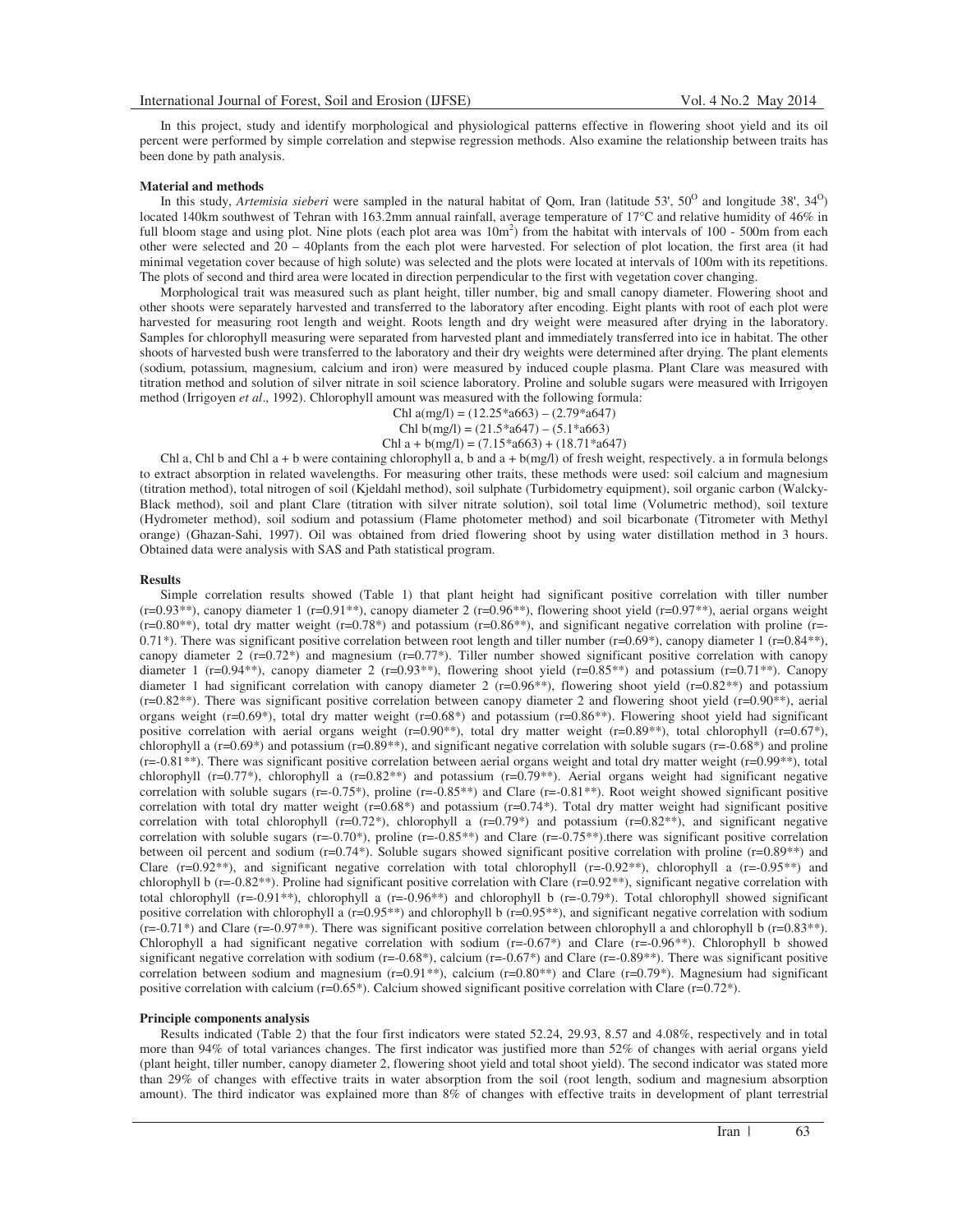organs (root weight and absorbed calcium). The fourth indicator was stated more than 4% of changes with effective traits in photosynthesis (total chlorophyll, chlorophyll a, magnesium, sodium and calcium).

#### **Stepwise analysis**

Stepwise regression results indicated (Table 3) that sodium, calcium, magnesium and soluble sugars was entered into the table, respectively. Obtained equation was as follow:

 $y= 2.1649 + 0.21489x - 0.18087x_2 - 0.9902x_3 - 0.26972x_4$ 

In this equation,  $y, x_1, x_2, x_3$  and  $x_4$  shows oil percent, sodium, calcium, magnesium and soluble sugars amount, respectively. The model has 0.9735 explanation coefficient. It means that these traits were justified more than 97% of oil percent changes. Sodium amount in the plant body that entered into the model in the first step showed the highest correlation with oil percent (r=0.74655) (Table 1). This trait had 0.5573 of single coefficient (Table 3). Calcium, the second trait that entered into the model, showed 0.1692 of single coefficient and 0.7265 of total coefficient. Plant body magnesium as the third trait had 0.2127 of single explanation coefficient and 0.9392 of total coefficient. And soluble sugars as the fourth trait was entered into the model that had the highest role in oil percent with 0.0343 of single explanation coefficient and 0.9735 of total explanation coefficient.

# **Path analysis**

The direct and indirect effect of each trait that was entered into the stepwise analysis was calculated based on their correlation coefficients. Oil percent and sodium, calcium, magnesium and soluble sugars were considered as the resultant and causal variables, respectively. Sodium trait had positive and direct effect (4.483) on oil percent (Table 4). This trait indirectly affected oil percent through calcium (-1.653), magnesium (-1.928) and soluble sugars (-.0157) traits. Plant body calcium was the second trait that had negative direct effect (-2.065) on oil percent. This trait indirectly affected oil percent through sodium, magnesium and soluble sugars with 3.586, -1.374 and -0.149, respectively. Magnesium with -2.1 of explanation coefficient had negative direct effect on oil percent and indirectly affected it through sodium (4.115), calcium (-1.351) and soluble sugars (-0.097). Soluble sugars was the forth trait that entered into the stepwise regression model and had negative direct effect (-0.276) on oil percent. The trait indirectly affected oil percent through sodium (2.551), calcium (-1.112) and magnesium (-0.738).

# **Discussion**

Traits correlation results indicated that aerial organs had significant negative correlation with soluble sugars and proline (one of adapted solution to adverse condition). But positive correlation between root length and some of related traits to aerial organs showed that in case of root development, there was possibility of increasing water absorption and therefore aerial organs and especially tiller numbers development. Potassium absorption and increasing in plant body as one of the important elements had positive correlation with aerial organs development. Negative correlation of chlorophylls with Clare and proline indicated that chlorophylls amount are reduced in adverse condition (climatic and soil condition) and proline amount is added in this condition. Positive correlation between oil percent and sodium showed that there was possibility of oil increasing in salinity condition. So it seems that good models could be obtained by examining the relationship between absorbed elements and oil producing in habitat, field and controlled conditions. Positive relation between elements stated that in the presence of different salt types in the soil, their entering into plant is partly possible. Entering some of them enhances the others entering. Results of principle component analysis indicated that aerial organs yield was in the first priority and effective traits in water absorption were in the next place. Furthermore, the role of elements such as sodium, calcium and magnesium were more effective in increasing oil percent than the others. Sodium as one of main elements in the natural habitat and saline areas could play a role in increasing oil percent. Lack of prevent the plant water absorption and creating moisture stress are some of its important roles. And after entering, interfere in plant normal growth system and make change in photosynthesis and respiration pathways. It was observed that calcium and magnesium acted as two neutralizing elements of sodium effect and were entered into stepwise regression model with negative role and symptom. It seems that under saline conditions, some elements such as calcium and magnesium are moderated imposed stress to the plant and will reduce its oil percent. The results matched by other results on *Mentha longifolia* var. *amphilema* L. (Mirzei-Nodoshan *et al*., 2001) and path analysis of effective traits on increasing oil of three *Thymus vulgaris* species (Mirzaie-Nadushan *et al*., 2006). Also Abbaszadeh and his colleagues reported that total oil yield had significant positive correlation with flower yield, flower oil percent, flower oil yield, leaf yield, leaf oil percent and leaf oil yield  $(\alpha \leq 0.01)$  in *Mentha longifolia* (L.) Huds. Var. *amphilema* L. And it was consistent with our results.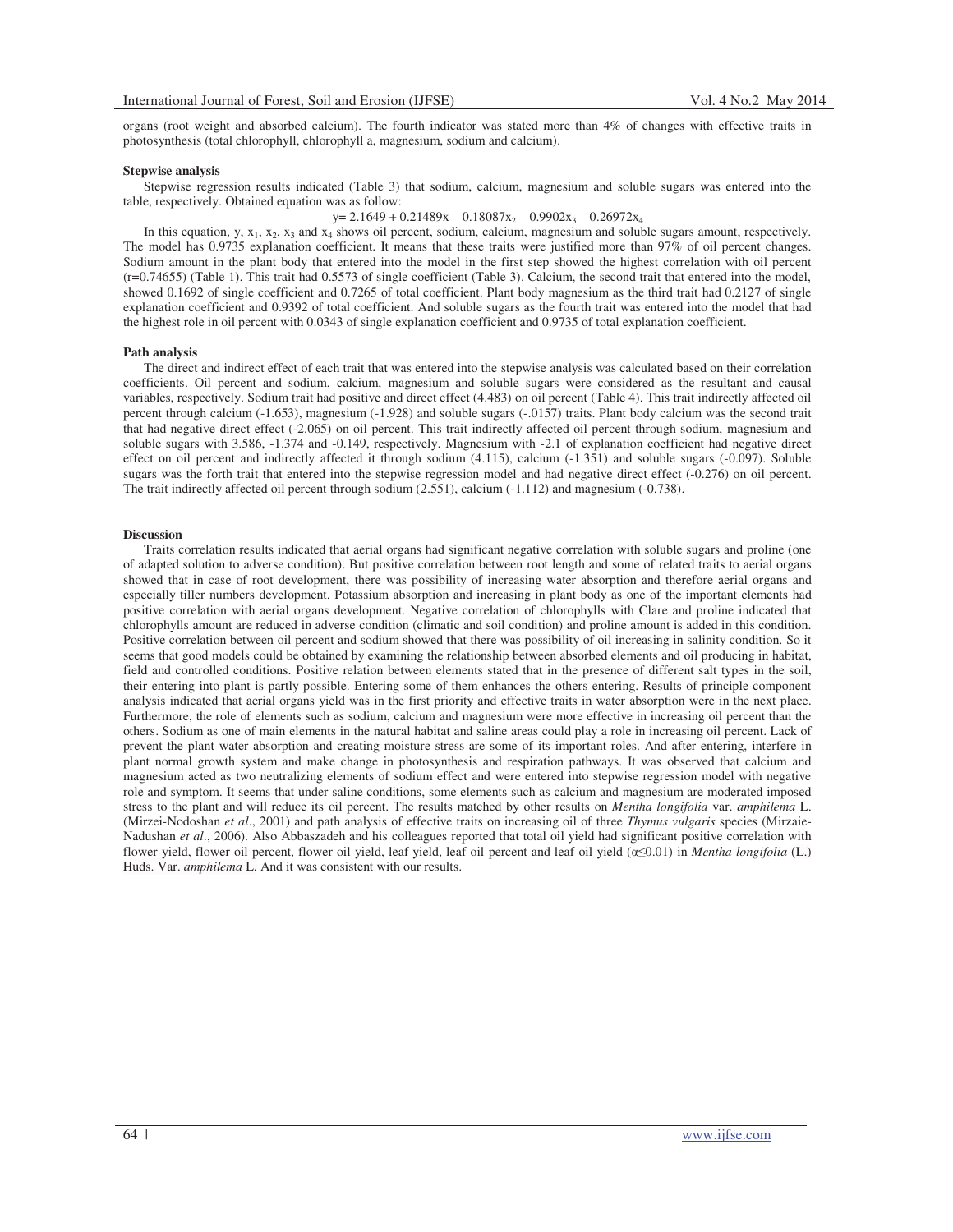| Clare                         |                                                                                      |                                           |                         |                                |                    |                    |                    |                    |               |                    |                    |           |                    |                    | $\overline{ }$     |
|-------------------------------|--------------------------------------------------------------------------------------|-------------------------------------------|-------------------------|--------------------------------|--------------------|--------------------|--------------------|--------------------|---------------|--------------------|--------------------|-----------|--------------------|--------------------|--------------------|
| Calcium                       |                                                                                      |                                           |                         |                                |                    |                    |                    |                    |               |                    |                    |           |                    |                    | $0.72*$            |
| Magnesium                     |                                                                                      |                                           |                         |                                |                    |                    |                    |                    |               |                    |                    |           |                    | $0.65*$            | 0.57ns             |
| Potassium                     |                                                                                      |                                           |                         |                                |                    |                    |                    |                    |               |                    |                    |           | 0.42ns             | $-0.17ns$          | $-0.36$ ns         |
| Sodium                        |                                                                                      |                                           |                         |                                |                    |                    |                    |                    |               |                    |                    | 0.11ms    | $0.91**$           | $0.80**$           | 0.79*              |
| Chlorophyll<br>$\overline{a}$ |                                                                                      |                                           |                         |                                |                    |                    |                    |                    |               | $\overline{ }$     | $-0.68*$           | 0.33ns    | $-0.47ns$          | $-0.67*$           | $-0.89**$          |
| Chlorophyll<br>a              |                                                                                      |                                           |                         |                                |                    |                    |                    |                    |               | $0.83**$           | $-0.67*$           | $0.43$ ns | 0.44ns             | $-0.53ns$          | $-0.96**$          |
| chlorophyll<br>Total          |                                                                                      |                                           |                         |                                |                    |                    |                    |                    | $0.95***$     | $0.95**$           | $-0.71*$           | $0.40$ ns | 0.48ns             | $-0.63$ ns         | $-0.97**$          |
| proline                       |                                                                                      |                                           |                         |                                |                    |                    |                    | $0.91**$           | $0.96***$     | $-0.79*$           | 0.58ns             | $-0.57ns$ | 0.30 <sub>ns</sub> | 0.50 <sub>ns</sub> | $0.92***$          |
| Soluble<br>sugars             |                                                                                      |                                           |                         |                                |                    |                    | $0.89^{\ast\ast}$  | $0.92**$           | $0.95**$      | $0.82**$           | 0.56ns             | 0.42ns    | 0.35ns             | 0.58ns             | $0.92***$          |
| percent<br>öil                |                                                                                      |                                           |                         |                                |                    | 0.42ns             | 0.60 <sub>ns</sub> | 0.60 <sub>ns</sub> | 0.63ns        | 0.53ns             | $0.74*$            | $0.05$ ns | 0.56ns             | $0.35 \mathrm{ns}$ | 0.63ns             |
| weight<br>Total               |                                                                                      |                                           |                         |                                | $-0.47ns$          | $-0.70*$           | $0.85**$<br>î,     | $0.72*$            | $0.79*$       | 0.59ns             | $-0.41$ ns         | $0.82**$  | $-0.11ms$          | $-0.49ns$          | $-0.75*$           |
| weight<br>Root                |                                                                                      |                                           |                         | $0.68*$                        | $-0.29ns$          | $-0.08ns$          | $-0.35ns$          | 0.11 <sub>ns</sub> | 0.25ns        | $-0.01$ ns         | 0.06 <sub>ns</sub> | $0.74*$   | 0.27ns             | 0.09ns             | $-0.12ns$          |
| organs<br>weight<br>Aerial    |                                                                                      |                                           |                         | 0.59ns<br>$0.99**$             | $-0.47ns$          | $-0.75*$           | $-0.88**$          | $0.77*$            | $0.82**$      | $0.65$ ns          | $-0.46$ ns         | $0.79**$  | $0.16$ ns          | $-0.55ns$          | $-0.81**$          |
| Flowering<br>shoot<br>yield   |                                                                                      |                                           | $0.90**$                | $0.89**$<br>0.50 <sub>ns</sub> | $-0.26$ ns         | $-0.68*$           | $-0.81**$          | $0.67*$            | $0.69*$       | 0.60 <sub>ns</sub> | $-0.18ns$          | $0.89**$  | 0.16ns             | $0.39$ ns          | $-0.67*$           |
| diameter<br>Stem              |                                                                                      | 0.36ns                                    | 0.07ns                  | $-0.09ns$<br>0.05ns            | 0.55ns             | 0.03ns             | 0.02ns             | $-0.13$ ns         | 0.17ns        | $0.08 \mathrm{ns}$ | 0.36ns             | 0.36ns    | $0.49$ ns          | $0.13$ ns          | 0.11 <sub>ns</sub> |
| diameter<br>Canopy<br>2       |                                                                                      | 0.60 <sub>ns</sub><br>$0.90**$            | $0.69*$                 | 0.41ns<br>$0.68*$              | 0.01 <sub>ns</sub> | $-0.42ns$          | $-0.53ns$          | 0.36ns             | 0.37ns        | 0.32ns             | 0.15ns             | $0.86**$  | 0.48ns             | $-0.20ns$          | $-0.34$ ns         |
| diameter<br>Canopy            | $0.96**$                                                                             | 0.63ns<br>$0.82***$                       | 0.53ns                  | $0.35ns$ $0.53ns$              | 0.15ns             | $-0.27ns$          | $-0.39$ ns         | 0.23ns             | 0.21ns        | 0.23ns             | 0.34ns             | $0.82**$  | 0.63ns             | $-0.02ns$          | $-0.17ns$          |
| number<br>Tiller              | $0.94**$<br>$0.93**$                                                                 | 0.62ns<br>$0.85**$                        | 0.57ns                  | $0.12ns$<br>$0.53ns$           | 0.04ns             | $0.49$ ns          | 0.54ns             | $0.45$ ns          | $0.39$ ns     | $0.47$ ns          | 0.11ns             | $0.71*$   | $0.42$ ns          | 0.22ns             | $0.40$ ns          |
| Root<br>length                | $0.84**$<br>$0.72*$<br>$0.69*$                                                       | 0.64ns<br>$0.44$ ns                       | 0.10 <sub>ns</sub>      | 0.22ns<br>0.12ns               | 0.38ns             | 0.25ns             | 0.11ns             | 0.23ns             | 0.31ms        | 0.14 <sub>ns</sub> | 0.61 <sub>ns</sub> | 0.56ns    | $0.77*$            | $0.19$ ns          | 0.29ns             |
| height<br>Plant               | $0.57ms$<br>$0.93**$<br>$0.91**$<br>$0.96**$                                         | 0.48ns<br>$0.97**$                        | $0.80**$                | $0.39ms$<br>$0.78*$            | 0.12ns             | 0.61 <sub>ns</sub> | $-0.71*$           | 0.58ns             | 0.58ns        | 0.53ns             | 0.02ns             | $0.86**$  | 0.30 <sub>ns</sub> | 0.31ms             | 0.55ns             |
| traits                        | Canopy diameter 2<br>Canopy diameter<br>Tiller number<br>Plant height<br>Root length | Flowering shoot<br>Stem diameter<br>yield | Aerial organs<br>weight | Total weight<br>Root weight    | Oil percent        | Soluble sugars     | proline            | Total chlorophyll  | Chlorophyll a | Chlorophyll b      | Sodium             | Potassium | Magnesium          | Calcium            | Clare              |

**Table 1.** simple correlation between morphological and physiological traits of *Artemisia sieberi* of Qom, Iran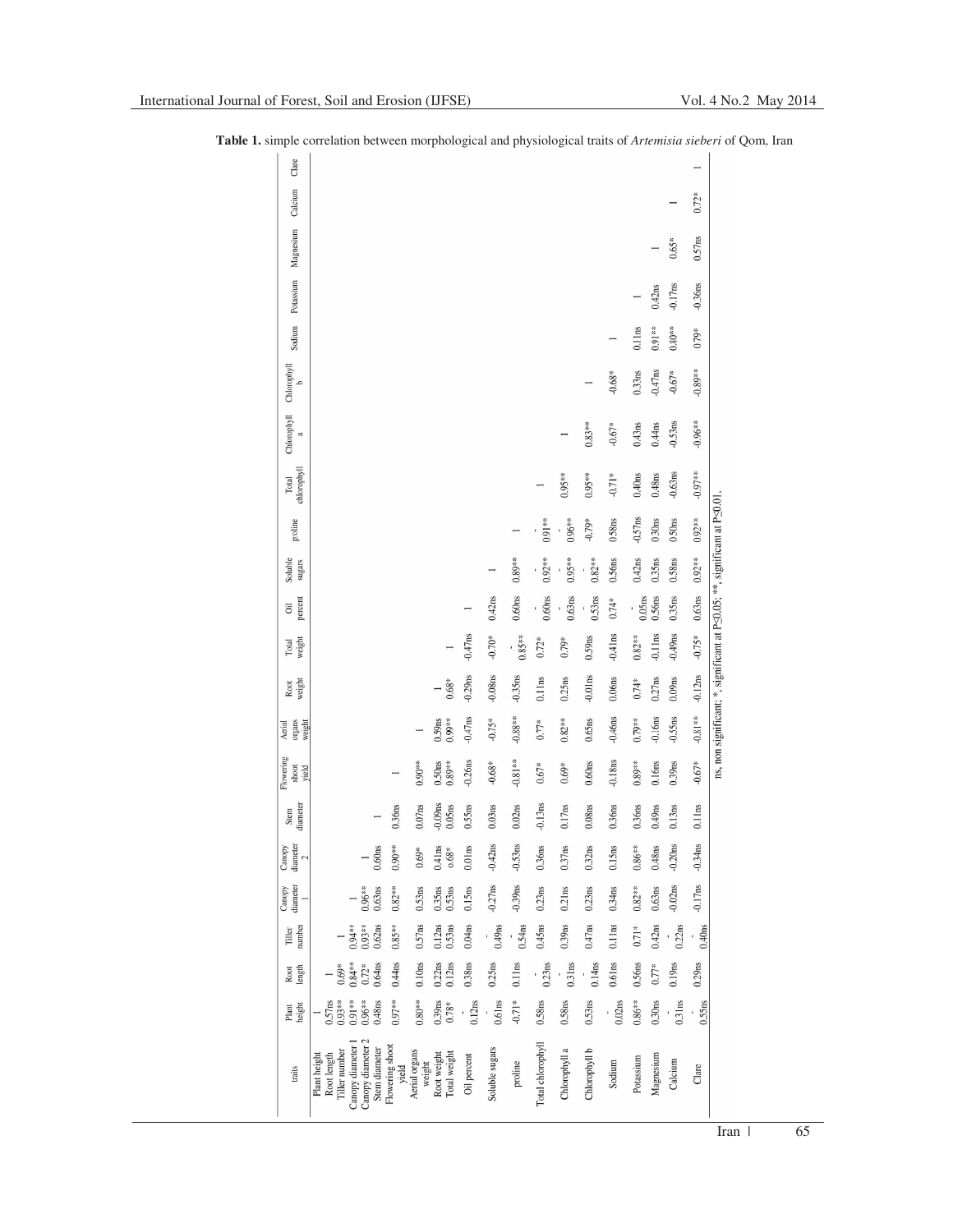|                       | The first indicator | The second indicator | The third indicator | The forth indicator |
|-----------------------|---------------------|----------------------|---------------------|---------------------|
| Plant height          | 0.26                | 0.19                 | $-0.05$             | 0.05                |
| Root length           | 0.04                | 0.36                 | $-0.07$             | $-0.12$             |
| Tiller number         | 0.21                | 0.23                 | $-0.24$             | 0.15                |
| Canopy diameter 1     | 0.17                | 0.31                 | $-0.06$             | 0.06                |
| Canopy diameter 2     | 0.21                | 0.26                 | $-0.04$             | $-0.05$             |
| Stem diameter         | 0.04                | 0.27                 | $-0.39$             | $-0.29$             |
| Flowering shoot yield | 0.28                | 0.13                 | 0.02                | $-0.01$             |
| Aerial organs weight  | 0.28                | 0.01                 | 0.16                | $-0.17$             |
| Root weight           | 0.12                | 0.11                 | 0.62                | $-0.22$             |
| Total weight          | 0.27                | 0.01                 | 0.23                | $-0.18$             |
| Oil percent           | $-0.14$             | 0.23                 | $-0.26$             | $-0.02$             |
| Soluble sugars        | $-0.25$             | 0.11                 | 0.11                | $-0.31$             |
| proline               | $-0.28$             | 0.08                 | $-0.04$             | 0.15                |
| Total chlorophyll     | 0.26                | $-0.15$              | $-0.08$             | 0.19                |
| Chlorophyll a         | 0.26                | $-0.15$              | 0.03                | 0.23                |
| Chlorophyll b         | 0.24                | 0.14                 | $-0.20$             | 0.14                |
| Sodium                | $-0.14$             | 0.32                 | 0.07                | 0.27                |
| Potassium             | 0.22                | 0.21                 | 0.21                | $-0.12$             |
| Magnesium             | $-0.04$             | 0.37                 | 0.10                | 0.25                |
| Calcium               | $-0.17$             | 0.16                 | 0.29                | 0.59                |
| Clare                 | $-0.26$             | 0.17                 | 0.08                | $-0.04$             |
| Eigenvalues           | 10.9                | 6.29                 | 1.79                | 0.85                |
| Relative variance     | 0.52                | 0.299                | 0.085               | 0.9074              |
| Cumulative variance   | 0.52                | 0.82                 | 0.408               | 0.9482              |

| Table 2. Eigenvectors coefficient, eigenvalues and variance percent related to each of the studied traits in principle |                                                       |  |  |  |  |  |  |
|------------------------------------------------------------------------------------------------------------------------|-------------------------------------------------------|--|--|--|--|--|--|
|                                                                                                                        | component analysis of collected plants from Oom, Iran |  |  |  |  |  |  |

| <b>Table 3.</b> Stepwise regression of studied traits |                   |              |            |            |  |  |  |  |
|-------------------------------------------------------|-------------------|--------------|------------|------------|--|--|--|--|
|                                                       | Regression stages | Step by step | stepwise   |            |  |  |  |  |
| Added trait to the model                              |                   |              |            |            |  |  |  |  |
| Constant number                                       | 0.29755           | 1.55393      | 2.08306    | 2.16469    |  |  |  |  |
| Sodium                                                | 0.05224           | 0.09064      | 0.18547    | 0.21489    |  |  |  |  |
| Calcium                                               |                   | $-0.07032$   | $-0.09861$ | $-0.19902$ |  |  |  |  |
| Magnesium                                             |                   |              | $-0.14644$ | $-0.18087$ |  |  |  |  |
| Soluble sugars                                        |                   |              |            | $-0.26972$ |  |  |  |  |
| Coefficient of entered<br>indicators into the formula | 0.5573            | 0.1692       | 0.2127     | 0.0343     |  |  |  |  |
| Total explanation coefficient<br>$\mathbb{R}^2$       | 0.5573            | 0.7625       | 0.9392     | 0.9735     |  |  |  |  |

|  |  | <b>Table 4.</b> Path analysis of direct and indirect effect of the entered traits in stepwise analysis |
|--|--|--------------------------------------------------------------------------------------------------------|
|  |  |                                                                                                        |

|                | Sodium     | Calcium  | Magnesium | Soluble sugars |  |  |  |  |  |
|----------------|------------|----------|-----------|----------------|--|--|--|--|--|
| Sodium         | 4.483      | 3.586    | 4.115     | 2.551          |  |  |  |  |  |
| Calcium        | $-1.653$   | $-2.065$ | $-1.351$  | $-1.112$       |  |  |  |  |  |
| Magnesium      | $-1.928$   | $-1.374$ | $-2.1$    | $-0.738$       |  |  |  |  |  |
| Soluble sugars | $-0.157$   | $-0.149$ | $-0.097$  | $-0.276$       |  |  |  |  |  |
| Total effect   | 0.746      | 0.001    | 0.568     | 0.427          |  |  |  |  |  |
|                | Remaining= | 1.017    |           |                |  |  |  |  |  |

Underling numbers indicate direct effect on the traits.

# **References**

Abbaszadeh B, Rezaie M B, Paknegad F (2011). Evaluation the relationship between oil yield and some agronomic traits of two Mentha longifolia ecotypes by path analysis. Iranian Journal of Medicinal and Aromatic Plants. 27(1): 36-46.

Ashari S, Madani H, Mahzouni P, Jafaryadinani N, Nadi Gh (2006). Investigation the effect of Artemisia sieberi Bess extract on lipoprotein amount and atherosclerosis in hypercholesterolemic rabbits aorta. Iranian Journal of Medicinal and Aromatic Plants. 22(4): 303-314.

Cazelles J, Robert A, Meunier B (2002). Alkylating capacity and reaction products of antimalarial trioxanes after activation by a heme model. Journal of Organic Chemistry. 67: 609-619.

Chen Y, Nelson R L (2004). Genetic variation and relationship among cultivated wild and semi wild Soybean. Crop science. 44:316-325.

Dofing S M, Knight C W (1992). Alternative model for path analysis of small grain yield. Crop Sci. 32: 487-489

Farhangiyan-Kashani S, Tabaie-Aghdaie S R, Jafari A (2005). Investigation the relationship between flower yield and its component in Rosa damascena genotypes. Specialized Journal of Plant and Ecosystem. 1(1): 45-54.

Ghahreman A (1988). Iran Colorful Flora. No. 1272. Volume 11. Publication of Forest and Rangelands Research Institute.

Ghazan-Sahi J (1997). Soil and Plant Analysis, Homa Publishing, pp: 311.

Giao P T, Binh T Q, Kager P A, Long H P, Thang N, Van Nam N (2001). Artemisinin for treatment of uncomplicated falciparum malaria: is there a place for monotherapy. Am. Journal Trop Med Hyg. 65: 690-695.